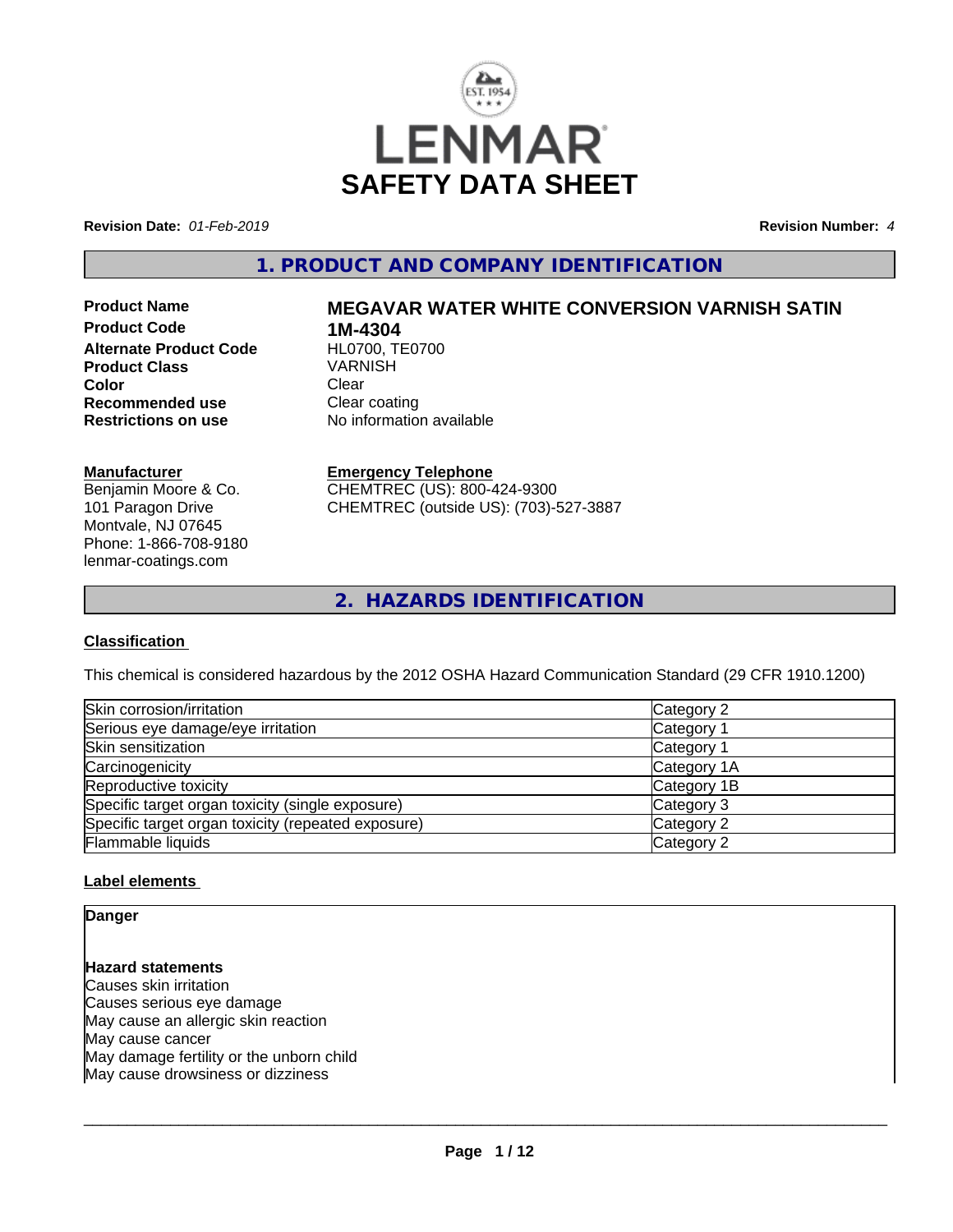

#### **Precautionary Statements - Prevention**

Obtain special instructions before use Do not handle until all safety precautions have been read and understood Use personal protective equipment as required Wash face, hands and any exposed skin thoroughly after handling Contaminated work clothing should not be allowed out of the workplace Wear protective gloves Do not breathe dust/fume/gas/mist/vapors/spray Use only outdoors or in a well-ventilated area Keep away from heat, hot surfaces, sparks, open flames and other ignition sources. No smoking Keep container tightly closed Ground/bond container and receiving equipment Use explosion-proof electrical/ventilating/lighting/equipment Use only non-sparking tools Take precautionary measures against static discharge Keep cool

#### **Precautionary Statements - Response**

IF exposed or concerned: Get medical advice/attention

### **Eyes**

IF IN EYES: Rinse cautiously with water forseveral minutes. Remove contact lenses, if present and easy to do. Continue rinsing

Immediately call a POISON CENTER or doctor/physician

**Skin**

If skin irritation or rash occurs: Get medical advice/attention

IF ON SKIN (or hair): Remove/Take off immediately all contaminated clothing. Rinse skin with water/shower Wash contaminated clothing before reuse

#### **Inhalation**

IF INHALED: Remove victim to fresh air and keep at rest in a position comfortable for breathing

**Fire**

In case of fire: Use CO2, dry chemical, or foam for extinction

### **Precautionary Statements - Storage**

Store locked up

Store in a well-ventilated place. Keep container tightly closed

#### **Precautionary Statements - Disposal**

Dispose of contents/container to an approved waste disposal plant

### **Hazards not otherwise classified (HNOC)**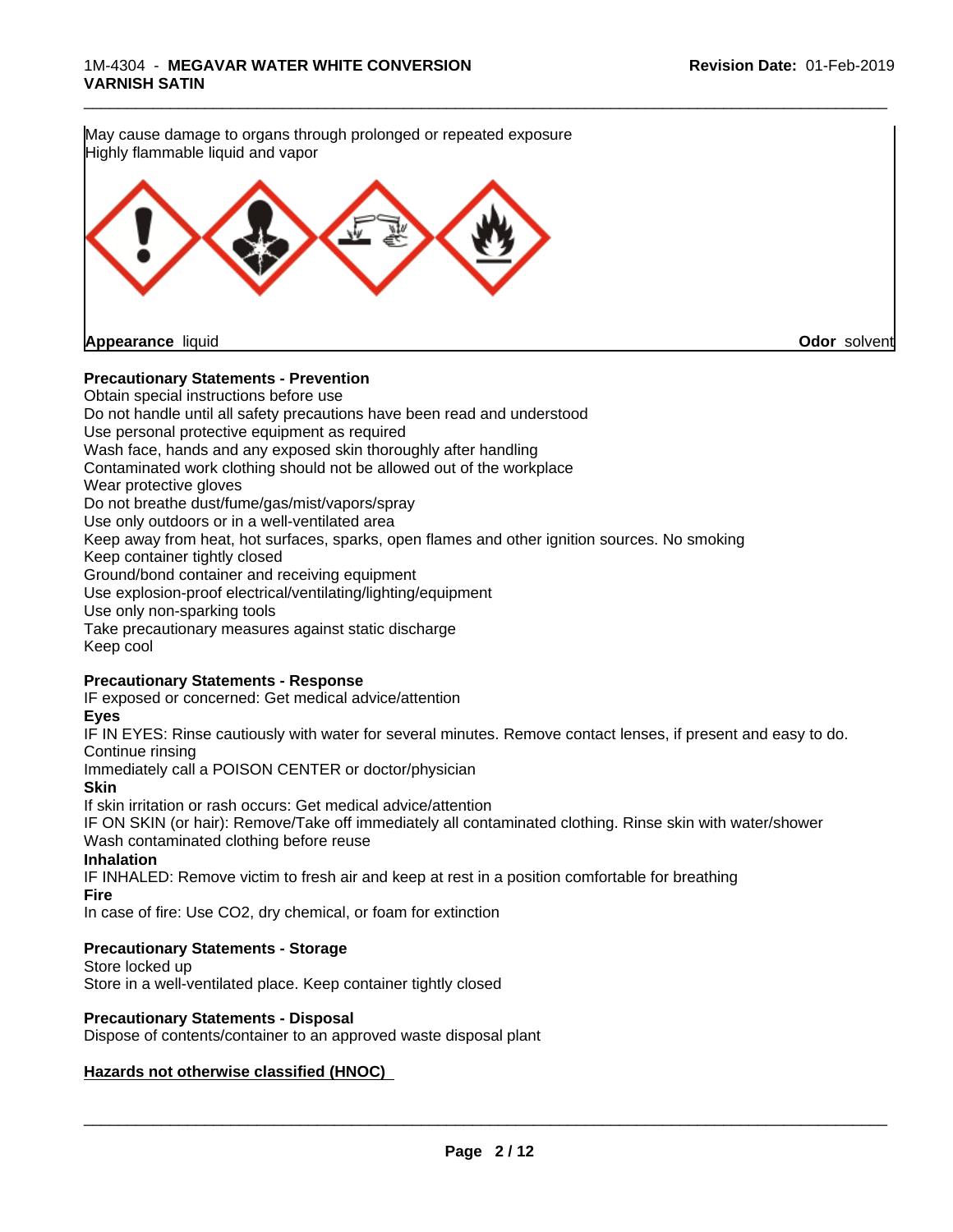#### Not applicable

#### **Other information**

No information available

### **Other hazards**

 **IMPORTANT:** Designed to be mixed with other components. Mixture will have hazards of all components. Before opening packages, read all warning labels. Follow all precautions.

## **3. COMPOSITION INFORMATION ON COMPONENTS**

\_\_\_\_\_\_\_\_\_\_\_\_\_\_\_\_\_\_\_\_\_\_\_\_\_\_\_\_\_\_\_\_\_\_\_\_\_\_\_\_\_\_\_\_\_\_\_\_\_\_\_\_\_\_\_\_\_\_\_\_\_\_\_\_\_\_\_\_\_\_\_\_\_\_\_\_\_\_\_\_\_\_\_\_\_\_\_\_\_\_\_\_\_

| <b>Chemical name</b>         | CAS No.    | Weight-%    |
|------------------------------|------------|-------------|
| n-Butyl acetate              | 123-86-4   | 20 - 25     |
| Isobutyl alcohol             | 78-83-1    | $10 - 15$   |
| Ethanol                      | 64-17-5    | $5 - 10$    |
| Acetone                      | 67-64-1    | $5 - 10$    |
| VM&P naphtha                 | 64742-89-8 | 1 - 5       |
| Toluene                      | 108-88-3   | - 5         |
| Isopropyl alcohol            | 67-63-0    | 1 - 5       |
| Methyl ethyl ketoxime        | 96-29-7    | $0.1 - 0.5$ |
| Octane                       | 111-65-9   | $0.1 - 0.5$ |
| Heptane                      | 142-82-5   | $0.1 - 0.5$ |
| 2-Methoxy-1-propanol acetate | 70657-70-4 | $0.1 - 0.5$ |

## **4. FIRST AID MEASURES**

#### **Description of first aid measures**

| <b>General Advice</b>                            | If symptoms persist, call a physician. Show this safety data sheet to the doctor in<br>attendance.                                                                                                                                  |
|--------------------------------------------------|-------------------------------------------------------------------------------------------------------------------------------------------------------------------------------------------------------------------------------------|
| <b>Eye Contact</b>                               | Immediate medical attention is required. Immediately flush with plenty of water.<br>After initial flushing, remove any contact lenses and continue flushing for at least<br>15 minutes.                                             |
| <b>Skin Contact</b>                              | Wash off immediately with soap and plenty of water while removing all<br>contaminated clothes and shoes. If skin irritation persists, call a physician. Wash<br>clothing before reuse. Destroy contaminated articles such as shoes. |
| <b>Inhalation</b>                                | Move to fresh air. If symptoms persist, call a physician.<br>If not breathing, give artificial respiration. Call a physician immediately.                                                                                           |
| Ingestion                                        | Clean mouth with water and afterwards drink plenty of water. Do not induce<br>vomiting without medical advice. Never give anything by mouth to an unconscious<br>person. Consult a physician.                                       |
| <b>Protection Of First-Aiders</b>                | Use personal protective equipment.                                                                                                                                                                                                  |
| <b>Most Important</b><br><b>Symptoms/Effects</b> | May cause allergic skin reaction.                                                                                                                                                                                                   |
| <b>Notes To Physician</b>                        | Treat symptomatically.                                                                                                                                                                                                              |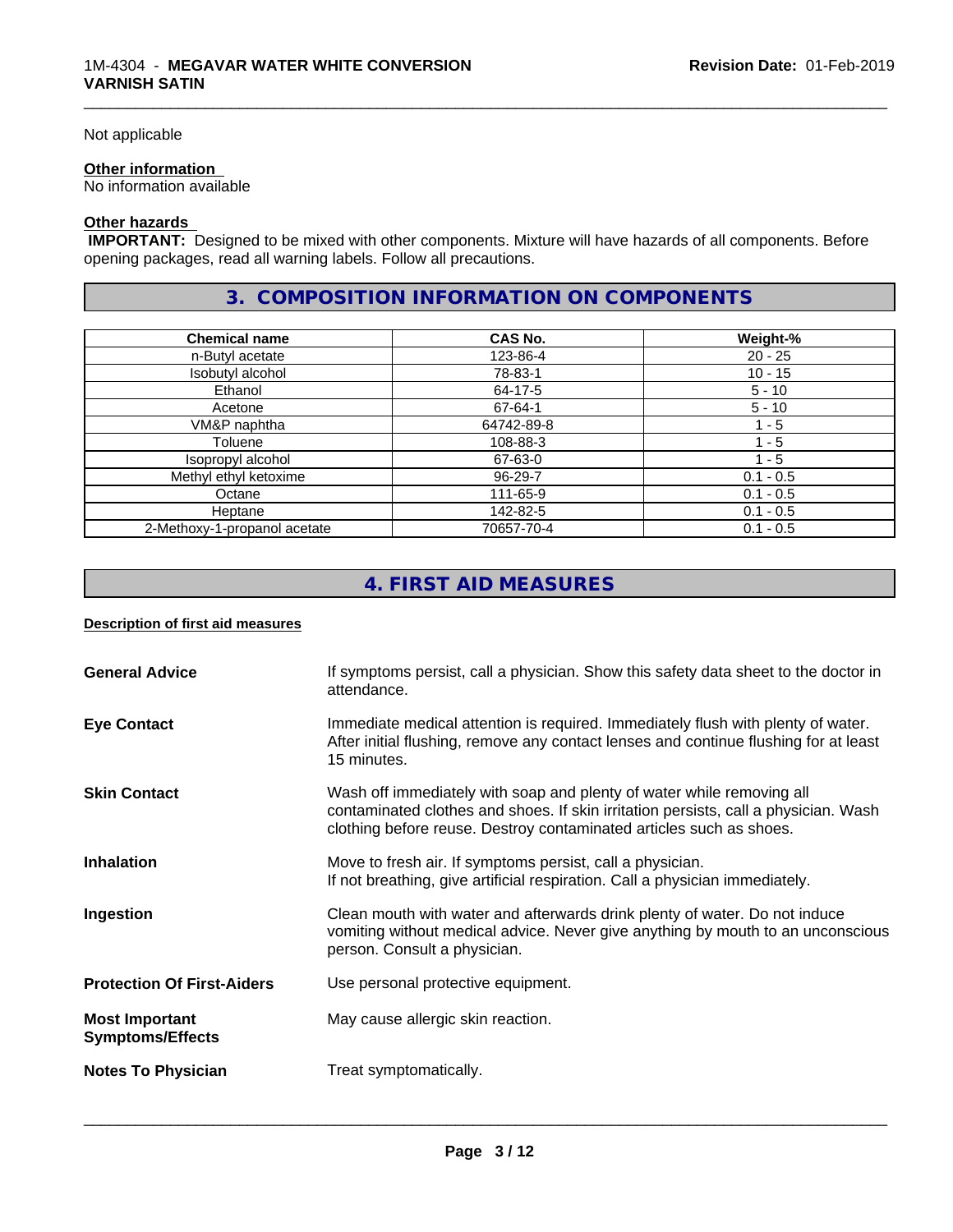## **5. FIRE-FIGHTING MEASURES**

\_\_\_\_\_\_\_\_\_\_\_\_\_\_\_\_\_\_\_\_\_\_\_\_\_\_\_\_\_\_\_\_\_\_\_\_\_\_\_\_\_\_\_\_\_\_\_\_\_\_\_\_\_\_\_\_\_\_\_\_\_\_\_\_\_\_\_\_\_\_\_\_\_\_\_\_\_\_\_\_\_\_\_\_\_\_\_\_\_\_\_\_\_

| <b>Flammable Properties</b>                                                      |                                                               |                        |                                       | Vapors may travel considerable distance to a source of<br>ignition and flash back. Vapors may cause flash fire.                                                                                                                                                                     |  |
|----------------------------------------------------------------------------------|---------------------------------------------------------------|------------------------|---------------------------------------|-------------------------------------------------------------------------------------------------------------------------------------------------------------------------------------------------------------------------------------------------------------------------------------|--|
| <b>Suitable Extinguishing Media</b>                                              |                                                               |                        | surrounding environment.              | Foam, dry powder or water. Use extinguishing measures<br>that are appropriate to local circumstances and the                                                                                                                                                                        |  |
| <b>Firefighters</b>                                                              | <b>Protective Equipment And Precautions For</b>               |                        | and full protective gear.             | As in any fire, wear self-contained breathing apparatus<br>pressure-demand, MSHA/NIOSH (approved or equivalent)                                                                                                                                                                     |  |
|                                                                                  | <b>Hazardous combustion products</b>                          |                        | which may be toxic and/or irritating. | Burning may result in carbon dioxide, carbon monoxide<br>and other combustion products of varying composition                                                                                                                                                                       |  |
|                                                                                  | <b>Specific Hazards Arising From The Chemical</b>             |                        | vapors.                               | Flammable. Flash back possible over considerable<br>distance. Keep product and empty container away from<br>heat and sources of ignition. Closed containers may<br>rupture if exposed to fire or extreme heat. Thermal<br>decomposition can lead to release of irritating gases and |  |
|                                                                                  | <b>Sensitivity To Mechanical Impact</b>                       |                        | No                                    |                                                                                                                                                                                                                                                                                     |  |
| <b>Sensitivity To Static Discharge</b>                                           |                                                               |                        | Yes                                   |                                                                                                                                                                                                                                                                                     |  |
| <b>Flash Point Data</b><br>Flash Point (°F)<br>Flash Point (°C)<br><b>Method</b> |                                                               |                        | 39.0<br>3.9<br><b>PMCC</b>            |                                                                                                                                                                                                                                                                                     |  |
| <b>Flammability Limits In Air</b>                                                |                                                               |                        |                                       |                                                                                                                                                                                                                                                                                     |  |
|                                                                                  | Lower flammability limit:<br><b>Upper flammability limit:</b> |                        | Not available<br>Not available        |                                                                                                                                                                                                                                                                                     |  |
| <b>NFPA</b>                                                                      | Health: 2                                                     | <b>Flammability: 3</b> | Instability: 1                        | <b>Special: Not Applicable</b>                                                                                                                                                                                                                                                      |  |
| <b>NFPA Legend</b>                                                               |                                                               |                        |                                       |                                                                                                                                                                                                                                                                                     |  |

- 0 Not Hazardous
- 1 Slightly
- 2 Moderate
- 3 High
- 4 Severe

*The ratings assigned are only suggested ratings, the contractor/employer has ultimate responsibilities for NFPA ratings where this system is used.*

*Additional information regarding the NFPA rating system is available from the National Fire Protection Agency (NFPA) at www.nfpa.org.*

## **6. ACCIDENTAL RELEASE MEASURES**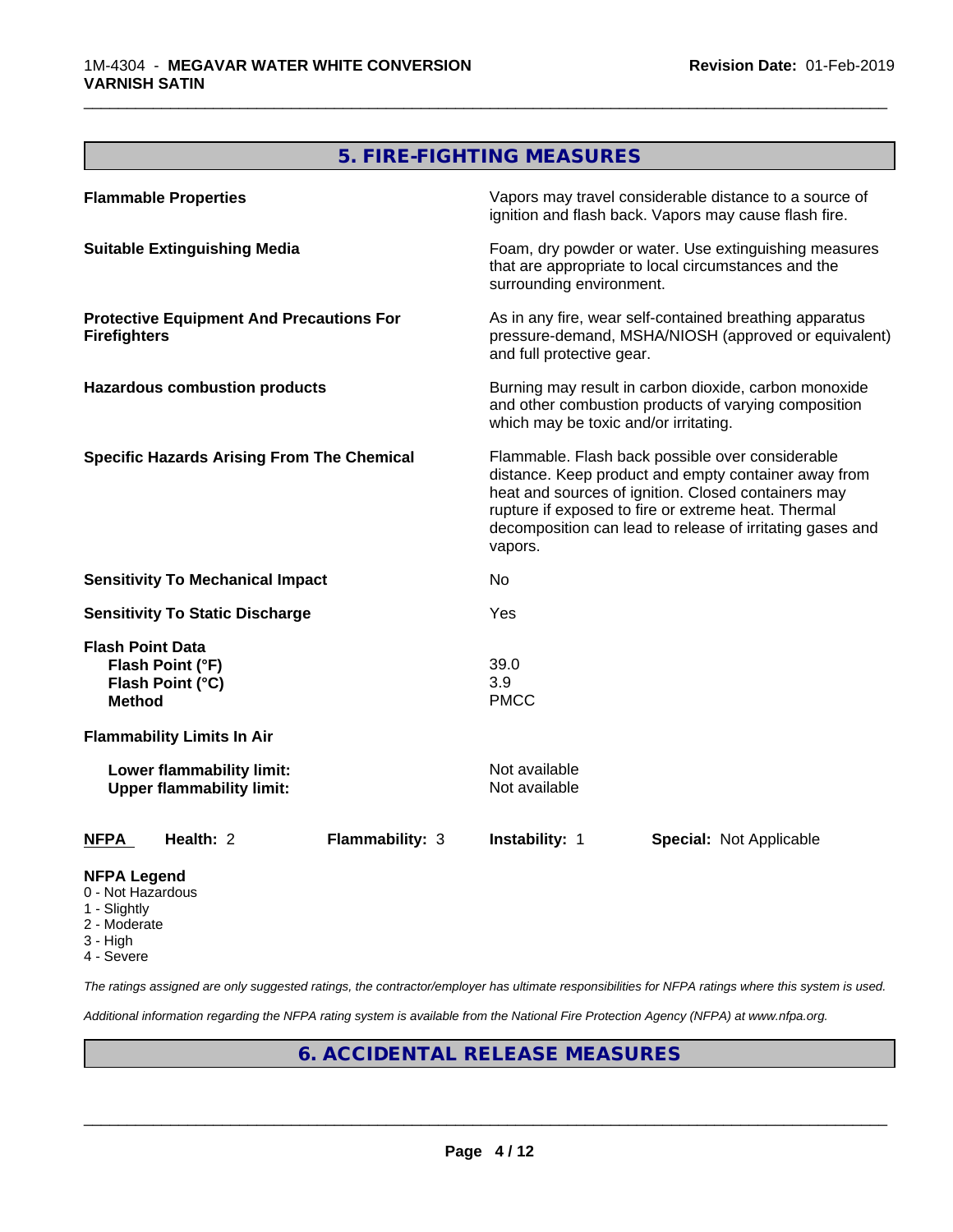| <b>Personal Precautions</b>      | Remove all sources of ignition. Take precautions to prevent flashback. Ground<br>and bond all containers and handling equipment. Take precautionary measures<br>against static discharges. Ensure adequate ventilation. Avoid contact with skin,<br>eyes and clothing. Use personal protective equipment.                                                                                                                                      |
|----------------------------------|------------------------------------------------------------------------------------------------------------------------------------------------------------------------------------------------------------------------------------------------------------------------------------------------------------------------------------------------------------------------------------------------------------------------------------------------|
| <b>Other Information</b>         | Prevent further leakage or spillage if safe to do so. Do not allow material to<br>contaminate ground water system. Prevent product from entering drains. Do not<br>flush into surface water or sanitary sewer system. Local authorities should be<br>advised if significant spillages cannot be contained.                                                                                                                                     |
| <b>Environmental precautions</b> | See Section 12 for additional Ecological Information.                                                                                                                                                                                                                                                                                                                                                                                          |
| <b>Methods for Cleaning Up</b>   | Dam up. Soak up with inert absorbent material. Use a non-sparking or explosion<br>proof means to transfer material to a sealed, appropriate container for disposal.<br>Clean contaminated surface thoroughly.                                                                                                                                                                                                                                  |
|                                  | 7. HANDLING AND STORAGE                                                                                                                                                                                                                                                                                                                                                                                                                        |
| <b>Handling</b>                  | Avoid contact with skin, eyes and clothing. Wear personal protective equipment.<br>Do not breathe vapors or spray mist. Use only in ventilated areas. Prevent vapor<br>build-up by providing adequate ventilation during and after use.                                                                                                                                                                                                        |
|                                  | Take precautionary measures against static discharges. To avoid ignition of<br>vapors by static electricity discharge, all metal parts of the equipment must be<br>grounded. Keep away from heat, sparks and flame. Do not smoke. Extinguish all<br>flames and pilot lights, and turn off stoves, heaters, electric motors and other<br>sources of ignition during use and until all vapors are gone. Ignition and/or flash<br>back may occur. |
| <b>Storage</b>                   | Keep containers tightly closed in a dry, cool and well-ventilated place. Keep away<br>from heat. Keep away from open flames, hot surfaces and sources of ignition.<br>Keep in properly labeled containers. Keep out of the reach of children.                                                                                                                                                                                                  |
| <b>Incompatible Materials</b>    | Incompatible with strong acids and bases and strong oxidizing agents.                                                                                                                                                                                                                                                                                                                                                                          |
|                                  | Technical measures/Precautions Ensure adequate ventilation. Use only where airflow will keep vapors from building<br>up in or near the work area in adjoining rooms. Comply with all national, state, and<br>local codes pertaining to the storage, handling, dispensing and disposal of<br>flammable liquids.                                                                                                                                 |
|                                  | Dissipate static electricity during transfer by grounding and bonding containers<br>and equipment before transferring material. All equipment should be non-sparking<br>and explosion proof. Use explosion proof electrical equipment for ventilation,<br>lighting and material handling.                                                                                                                                                      |

\_\_\_\_\_\_\_\_\_\_\_\_\_\_\_\_\_\_\_\_\_\_\_\_\_\_\_\_\_\_\_\_\_\_\_\_\_\_\_\_\_\_\_\_\_\_\_\_\_\_\_\_\_\_\_\_\_\_\_\_\_\_\_\_\_\_\_\_\_\_\_\_\_\_\_\_\_\_\_\_\_\_\_\_\_\_\_\_\_\_\_\_\_

## **8. EXPOSURE CONTROLS/PERSONAL PROTECTION**

## **Exposure Limits**

| <b>Chemical name</b> | <b>ACGIH TLV</b> | <b>OSHA PEL</b>            |
|----------------------|------------------|----------------------------|
| n-Butyl acetate      | 150 ppm - TWA    | 150 ppm - TWA              |
|                      | 200 ppm - STEL   | $710 \text{ ma/m}^3$ - TWA |
| Isobutyl alcohol     | 50 ppm - TWA     | 100 ppm - TWA              |
|                      |                  | $300 \text{ mg/m}^3$ - TWA |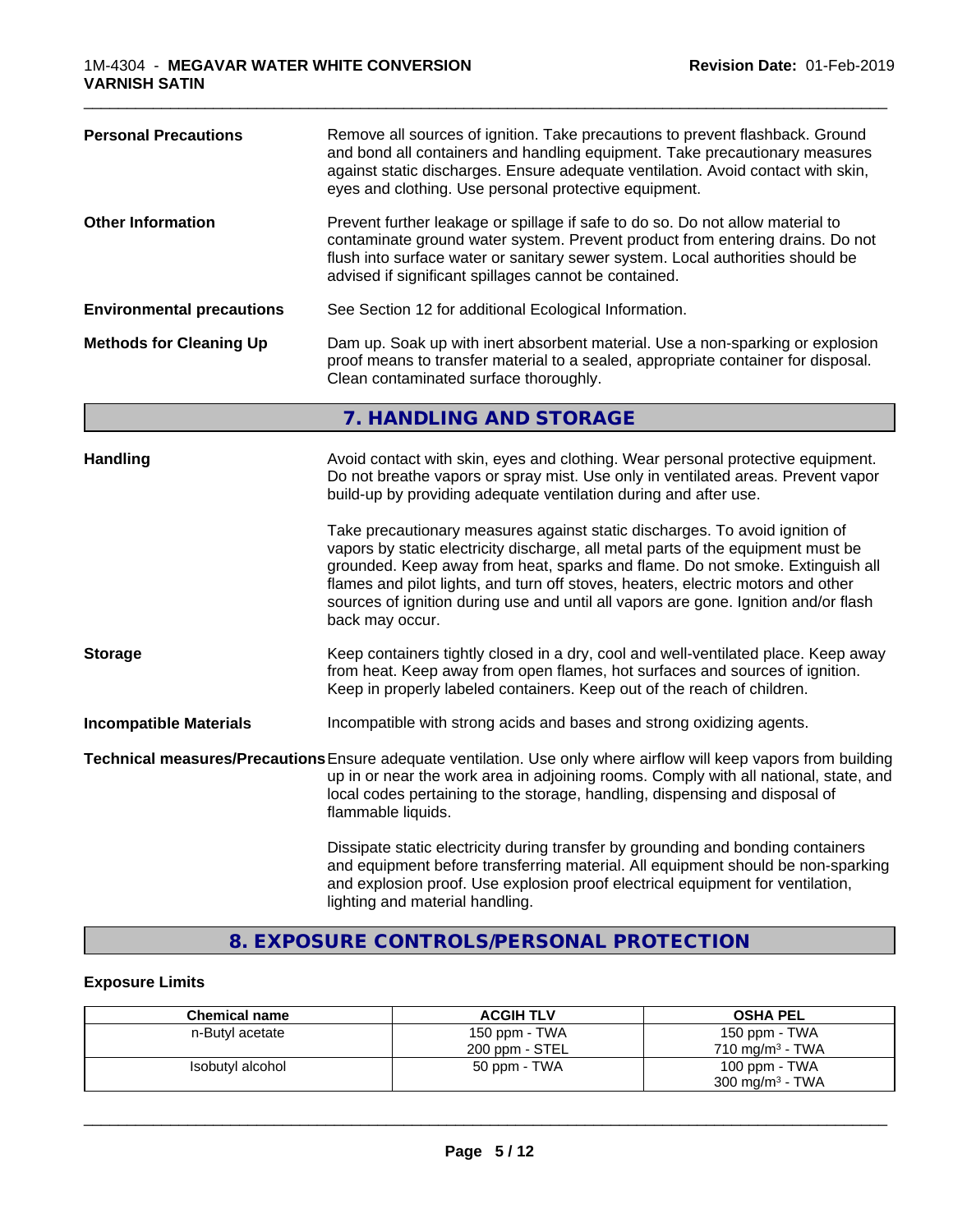#### 1M-4304 - **MEGAVAR WATER WHITE CONVERSION VARNISH SATIN**

| Ethanol           | STEL: 1000 ppm                  | 1000 ppm - TWA<br>1900 mg/m <sup>3</sup> - TWA   |
|-------------------|---------------------------------|--------------------------------------------------|
| Acetone           | 250 ppm - TWA<br>500 ppm - STEL | 1000 ppm - TWA<br>2400 mg/m <sup>3</sup> - TWA   |
| Toluene           | 20 ppm - TWA                    | 200 ppm - TWA<br>300 ppm - Ceiling               |
| Isopropyl alcohol | 200 ppm - TWA<br>400 ppm - STEL | $400$ ppm $-$ TWA<br>980 mg/m <sup>3</sup> - TWA |
| Octane            | 300 ppm - TWA                   | 500 ppm - TWA<br>2350 mg/m <sup>3</sup> - TWA    |
| Heptane           | 400 ppm - TWA<br>500 ppm - STEL | 500 ppm - TWA<br>2000 mg/m <sup>3</sup> - TWA    |

\_\_\_\_\_\_\_\_\_\_\_\_\_\_\_\_\_\_\_\_\_\_\_\_\_\_\_\_\_\_\_\_\_\_\_\_\_\_\_\_\_\_\_\_\_\_\_\_\_\_\_\_\_\_\_\_\_\_\_\_\_\_\_\_\_\_\_\_\_\_\_\_\_\_\_\_\_\_\_\_\_\_\_\_\_\_\_\_\_\_\_\_\_

#### **Legend**

ACGIH - American Conference of Governmental Industrial Hygienists Exposure Limits OSHA - Occupational Safety & Health Administration Exposure Limits N/E - Not Established

## **Appropriate engineering controls Engineering Measures** Ensure adequate ventilation, especially in confined areas. **Personal Protective Equipment**<br> **Eye/Face Protection** Safety glasses with side-shields. If splashes are likely to occur, wear:. Tightly fitting safety goggles. **Skin Protection** Long sleeved clothing. Protective gloves. **Respiratory Protection** Use only with adequate ventilation. In operations where exposure limits are exceeded, use a NIOSH approved respirator that has been selected by a technically qualified person for the specific work conditions. When spraying the product or applying in confined areas, wear a NIOSH approved respirator specified for paint spray or organic vapors. **Hygiene Measures** Avoid contact with skin, eyes and clothing. Remove and wash contaminated clothing before re-use. Wash thoroughly after handling.

**9. PHYSICAL AND CHEMICAL PROPERTIES**

| Appearance                        | liquid                   |
|-----------------------------------|--------------------------|
| Odor                              | solvent                  |
| <b>Odor Threshold</b>             | No information available |
| Density (Ibs/gal)                 | $7.7 - 8.1$              |
| <b>Specific Gravity</b>           | $0.93 - 0.97$            |
| рH                                | No information available |
| <b>Viscosity (cps)</b>            | No information available |
| Solubility(ies)                   | No information available |
| <b>Water solubility</b>           | No information available |
| <b>Evaporation Rate</b>           | No information available |
| Vapor pressure @20 °C (kPa)       | No information available |
| Vapor density                     | No information available |
| Wt. % Solids                      | $30 - 40$                |
| Vol. % Solids                     | $25 - 35$                |
| Wt. % Volatiles                   | $60 - 70$                |
| Vol. % Volatiles                  | 65 - 75                  |
| <b>VOC Regulatory Limit (g/L)</b> | <680                     |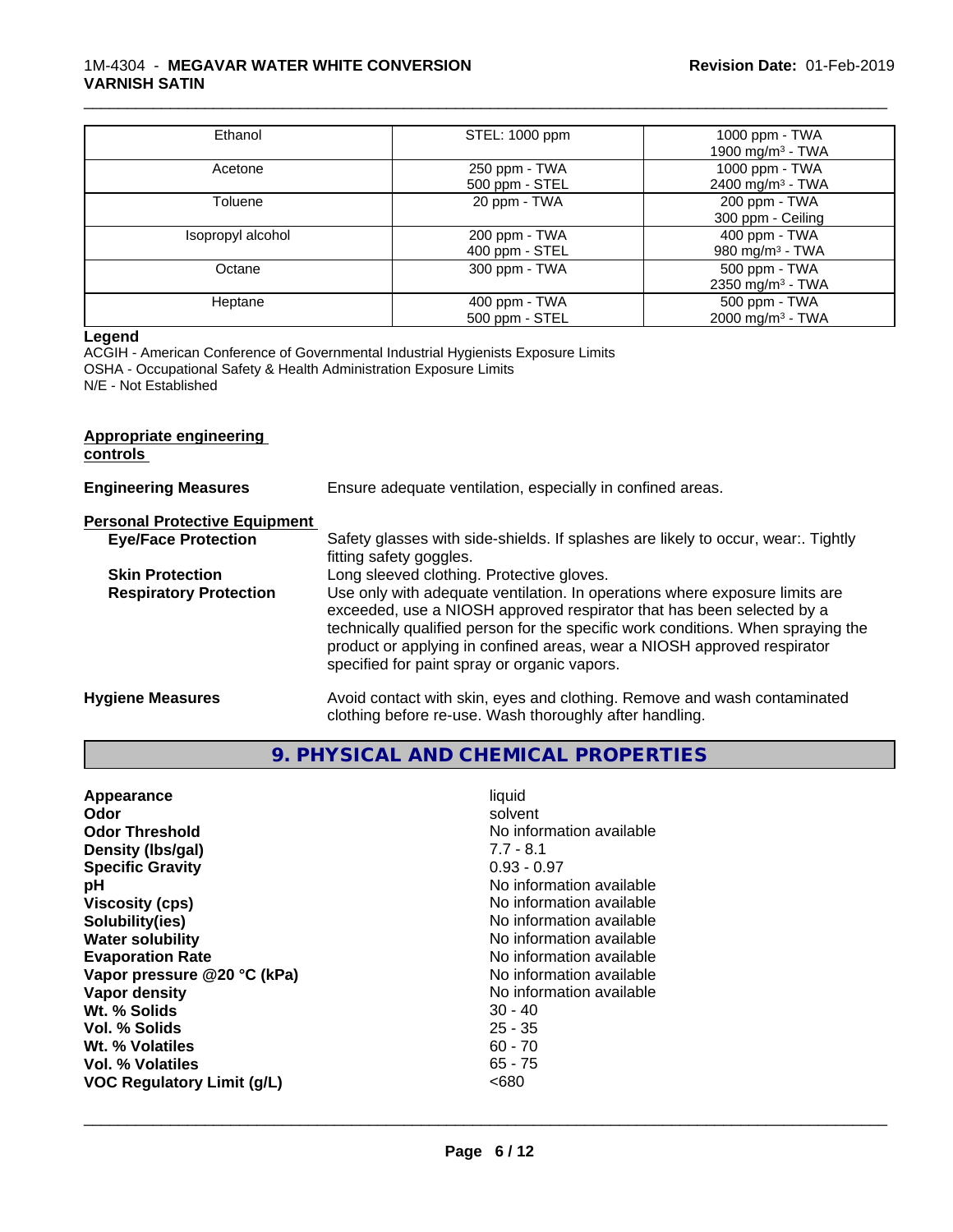| <b>Boiling Point (°F)</b><br>136     |                          |
|--------------------------------------|--------------------------|
| <b>Boiling Point (°C)</b><br>58      |                          |
| Freezing Point (°F)                  | No information available |
| <b>Freezing Point (°C)</b>           | No information available |
| Flash Point (°F)                     | 39.0                     |
| 3.9<br>Flash Point (°C)              |                          |
| <b>Method</b>                        | <b>PMCC</b>              |
| Flammability (solid, gas)            | Not applicable           |
| <b>Upper flammability limit:</b>     | No information available |
| Lower flammability limit:            | No information available |
| <b>Autoignition Temperature (°F)</b> | No information available |
| <b>Autoignition Temperature (°C)</b> | No information available |
| Decomposition Temperature (°F)       | No information available |
| Decomposition Temperature (°C)       | No information available |
| <b>Partition coefficient</b>         | No information available |

\_\_\_\_\_\_\_\_\_\_\_\_\_\_\_\_\_\_\_\_\_\_\_\_\_\_\_\_\_\_\_\_\_\_\_\_\_\_\_\_\_\_\_\_\_\_\_\_\_\_\_\_\_\_\_\_\_\_\_\_\_\_\_\_\_\_\_\_\_\_\_\_\_\_\_\_\_\_\_\_\_\_\_\_\_\_\_\_\_\_\_\_\_

**10. STABILITY AND REACTIVITY**

| <b>Reactivity</b>                         | No data available                                                                                                         |
|-------------------------------------------|---------------------------------------------------------------------------------------------------------------------------|
| <b>Chemical Stability</b>                 | Stable under normal conditions. Hazardous polymerisation<br>does not occur.                                               |
| <b>Conditions to avoid</b>                | Keep away from open flames, hot surfaces, static<br>electricity and sources of ignition. Sparks. Elevated<br>temperature. |
| <b>Incompatible Materials</b>             | Incompatible with strong acids and bases and strong<br>oxidizing agents.                                                  |
| <b>Hazardous Decomposition Products</b>   | Thermal decomposition can lead to release of irritating<br>gases and vapors.                                              |
| <b>Possibility of hazardous reactions</b> | None under normal conditions of use.                                                                                      |

**11. TOXICOLOGICAL INFORMATION**

| <b>Product Information</b>               |                                                                                                                                                                                                               |  |
|------------------------------------------|---------------------------------------------------------------------------------------------------------------------------------------------------------------------------------------------------------------|--|
| Information on likely routes of exposure |                                                                                                                                                                                                               |  |
| <b>Principal Routes of Exposure</b>      | Eye contact, skin contact and inhalation.                                                                                                                                                                     |  |
| <b>Acute Toxicity</b>                    |                                                                                                                                                                                                               |  |
| <b>Product Information</b>               | Repeated or prolonged exposure to organic solvents may lead to permanent brain<br>and nervous system damage. Intentional misuse by deliberately concentrating and<br>inhaling vapors may be harmful or fatal. |  |
|                                          | Symptoms related to the physical, chemical and toxicological characteristics                                                                                                                                  |  |
| <b>Symptoms</b>                          | No information available                                                                                                                                                                                      |  |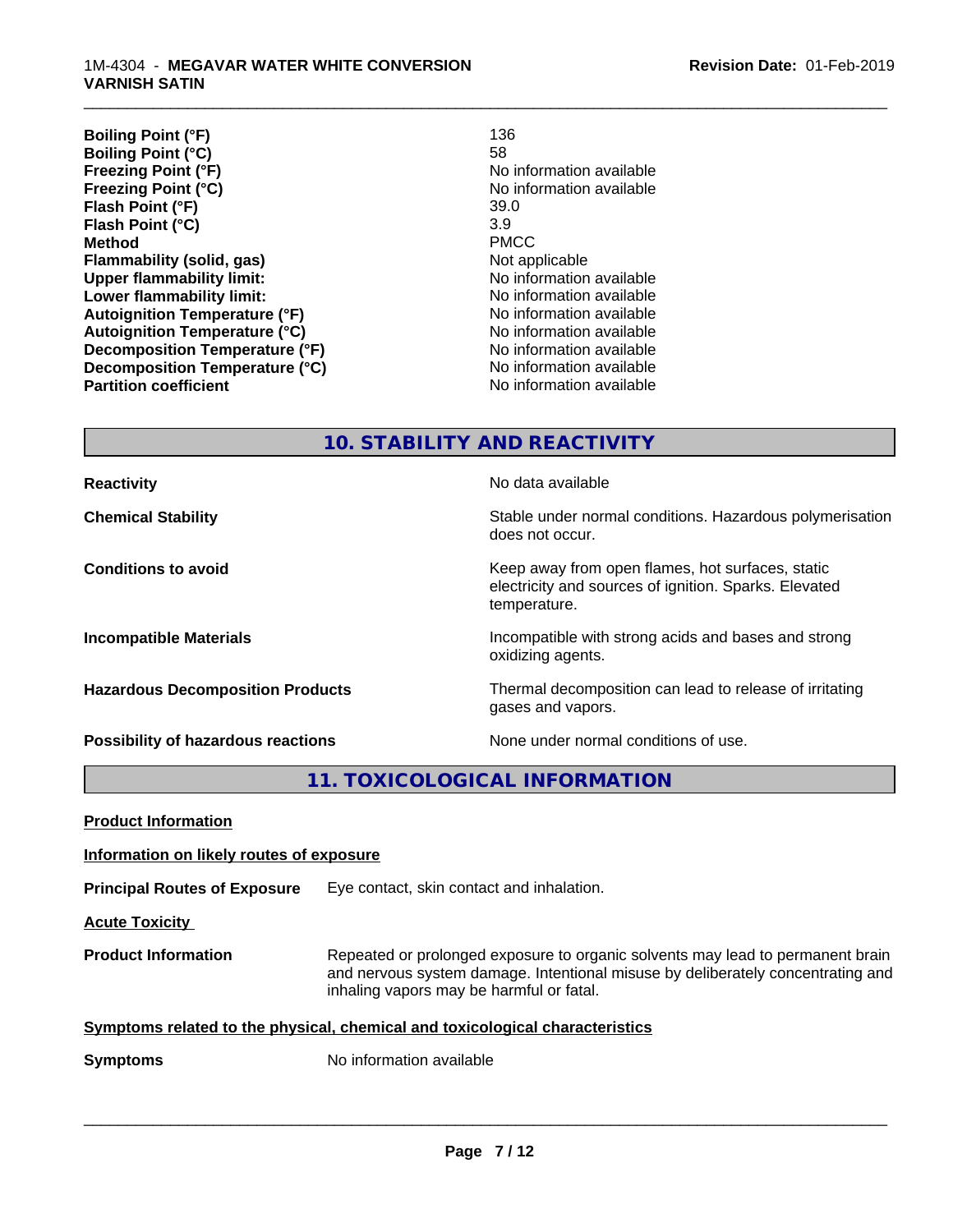#### **Delayed and immediate effects as well as chronic effects from short and long-term exposure**

| Eye contact                     | Severely irritating to eyes. May cause burns. Risk of serious damage to eyes.                                                                                                                                                                                 |
|---------------------------------|---------------------------------------------------------------------------------------------------------------------------------------------------------------------------------------------------------------------------------------------------------------|
| <b>Skin contact</b>             | May cause skin irritation and/or dermatitis. Prolonged skin contact may defat the<br>skin and produce dermatitis.                                                                                                                                             |
| Ingestion                       | Harmful if swallowed. Ingestion may cause irritation to mucous membranes. Small<br>amounts of this product aspirated into the respiratory system during ingestion or<br>vomiting may cause mild to severe pulmonary injury, possibly progressing to<br>death. |
| <b>Inhalation</b>               | Harmful by inhalation. High vapor / aerosol concentrations are irritating to the<br>eyes, nose, throat and lungs and may cause headaches, dizziness, drowsiness,<br>unconsciousness, and other central nervous system effects.                                |
| <b>Sensitization</b>            | May cause an allergic skin reaction                                                                                                                                                                                                                           |
| <b>Neurological Effects</b>     | No information available.                                                                                                                                                                                                                                     |
| <b>Mutagenic Effects</b>        | No information available.                                                                                                                                                                                                                                     |
| <b>Reproductive Effects</b>     | May damage fertility or the unborn child.                                                                                                                                                                                                                     |
| <b>Developmental Effects</b>    | No information available.                                                                                                                                                                                                                                     |
| <b>Target organ effects</b>     | No information available.                                                                                                                                                                                                                                     |
| <b>STOT - repeated exposure</b> | Causes damage to organs through prolonged or repeated exposure if inhaled.<br>May cause disorder and damage to the. liver. kidney. spleen. blood. Central<br>nervous system.                                                                                  |
| <b>STOT - single exposure</b>   | May cause disorder and damage to the. Respiratory system. Central nervous<br>system.                                                                                                                                                                          |
| Other adverse effects           | No information available.                                                                                                                                                                                                                                     |
| <b>Aspiration Hazard</b>        | May be harmful if swallowed and enters airways. Small amounts of this product<br>aspirated into the respiratory system during ingestion or vomiting may cause mild<br>to severe pulmonary injury, possibly progressing to death.                              |

#### **Numerical measures of toxicity**

#### **The following values are calculated based on chapter 3.1 of the GHS document**

| ATEmix (oral)                        | 9098 mg/ka  |
|--------------------------------------|-------------|
| <b>ATEmix (dermal)</b>               | 10808 mg/kg |
| <b>ATEmix (inhalation-dust/mist)</b> | 59.5 ma/L   |
| <b>ATEmix (inhalation-vapor)</b>     | 83.7 mg/L   |

### **Component Information**

| Chemical name                    | Oral LD50             | Dermal LD50                | <b>Inhalation LC50</b>                |
|----------------------------------|-----------------------|----------------------------|---------------------------------------|
| n-Butyl acetate<br>123-86-4      | $= 10768$ mg/kg (Rat) | $> 17600$ mg/kg (Rabbit)   |                                       |
| Isobutyl alcohol<br>78-83-1      | $= 2460$ mg/kg (Rat)  | $=$ 3400 mg/kg (Rabbit)    | $> 6.5$ mg/L (Rat) 4 h                |
| Ethanol<br>64-17-5               | $= 7060$ mg/kg (Rat)  |                            | $= 124.7$ mg/L (Rat) 4 h              |
| Acetone<br>67-64-1               | $= 5800$ mg/kg (Rat)  |                            | $= 50100$ mg/m <sup>3</sup> (Rat) 8 h |
| VM&P naphtha<br>64742-89-8       |                       | $=$ 3000 mg/kg (Rabbit)    |                                       |
| Toluene<br>108-88-3              | $= 2600$ mg/kg (Rat)  | $= 12000$ mg/kg (Rabbit)   | $= 12.5$ mg/L (Rat) 4 h               |
| Isopropyl alcohol<br>67-63-0     | $= 1870$ mg/kg (Rat)  | $= 4059$ mg/kg (Rabbit)    | $= 72600$ mg/m <sup>3</sup> (Rat) 4 h |
| Methyl ethyl ketoxime<br>96-29-7 | $= 930$ mg/kg (Rat)   | 1000 - 1800 mg/kg (Rabbit) | $>$ 4800 mg/m <sup>3</sup> (Rat) 4 h  |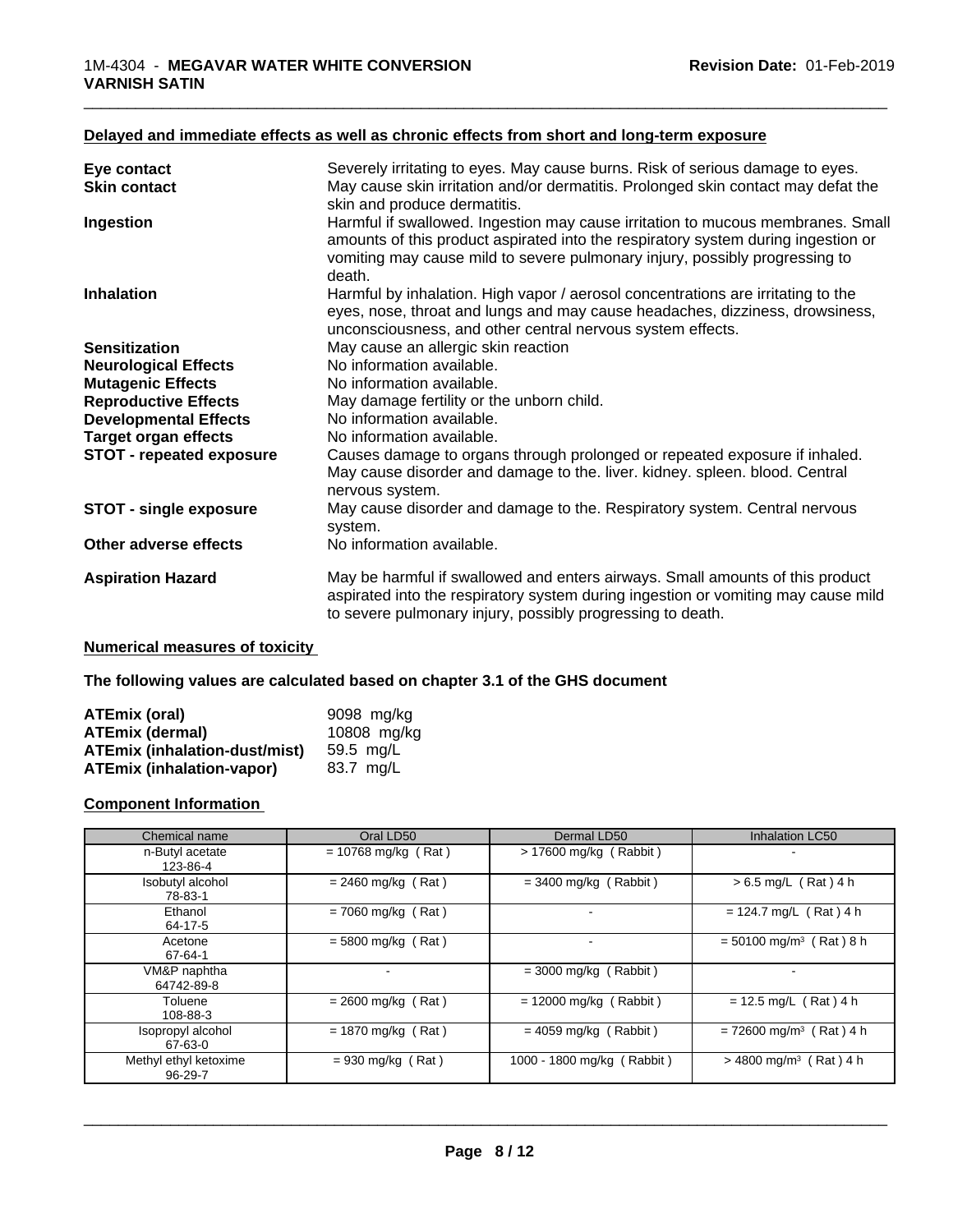#### 1M-4304 - **MEGAVAR WATER WHITE CONVERSION VARNISH SATIN**

| Octane<br>111-65-9  |                                    | $(Rat)$ 4 h = 25260 ppm<br>⊧18 g/m <sup>3</sup><br>'≕<br>$'$ Rat)<br>) 4 h                   |
|---------------------|------------------------------------|----------------------------------------------------------------------------------------------|
| Heptane<br>142-82-5 | (Rabbit<br>$= 3000$ mg/kg $\prime$ | $'$ Rat) 4 h<br>$\stackrel{\scriptscriptstyle >}{\scriptscriptstyle \sim} 103$ g/m $^3$<br>= |

n-Butyl acetate 123-86-4 ( 20 - 25 )

Component **Sensitization** 

\_\_\_\_\_\_\_\_\_\_\_\_\_\_\_\_\_\_\_\_\_\_\_\_\_\_\_\_\_\_\_\_\_\_\_\_\_\_\_\_\_\_\_\_\_\_\_\_\_\_\_\_\_\_\_\_\_\_\_\_\_\_\_\_\_\_\_\_\_\_\_\_\_\_\_\_\_\_\_\_\_\_\_\_\_\_\_\_\_\_\_\_\_

non-sensitizing (guinea pig)

### **Carcinogenicity**

*Limited evidence of a carcinogenic effect.*

## **12. ECOLOGICAL INFORMATION**

#### **Ecotoxicity Effects**

The environmental impact of this product has not been fully investigated.

### **Product Information**

### **Acute Toxicity to Fish**

No information available

#### **Acute Toxicity to Aquatic Invertebrates**

No information available

#### **Acute Toxicity to Aquatic Plants**

No information available

#### **Persistence / Degradability**

No information available.

#### **Bioaccumulation**

There is no data for this product.

### **Mobility in Environmental Media**

No information available.

**Ozone** Not applicable

#### **Component Information**

#### **Acute Toxicity to Fish**

n-Butyl acetate LC50: 18 mg/L (Fathead Minnow - 96 hr.) Acetone LC50: 8300 (Bluegill - 96 hr.) mg/L Methyl ethyl ketoxime LC50: 48 mg/L (Bluegill sunfish - 96 hr.)

### **Acute Toxicity to Aquatic Invertebrates**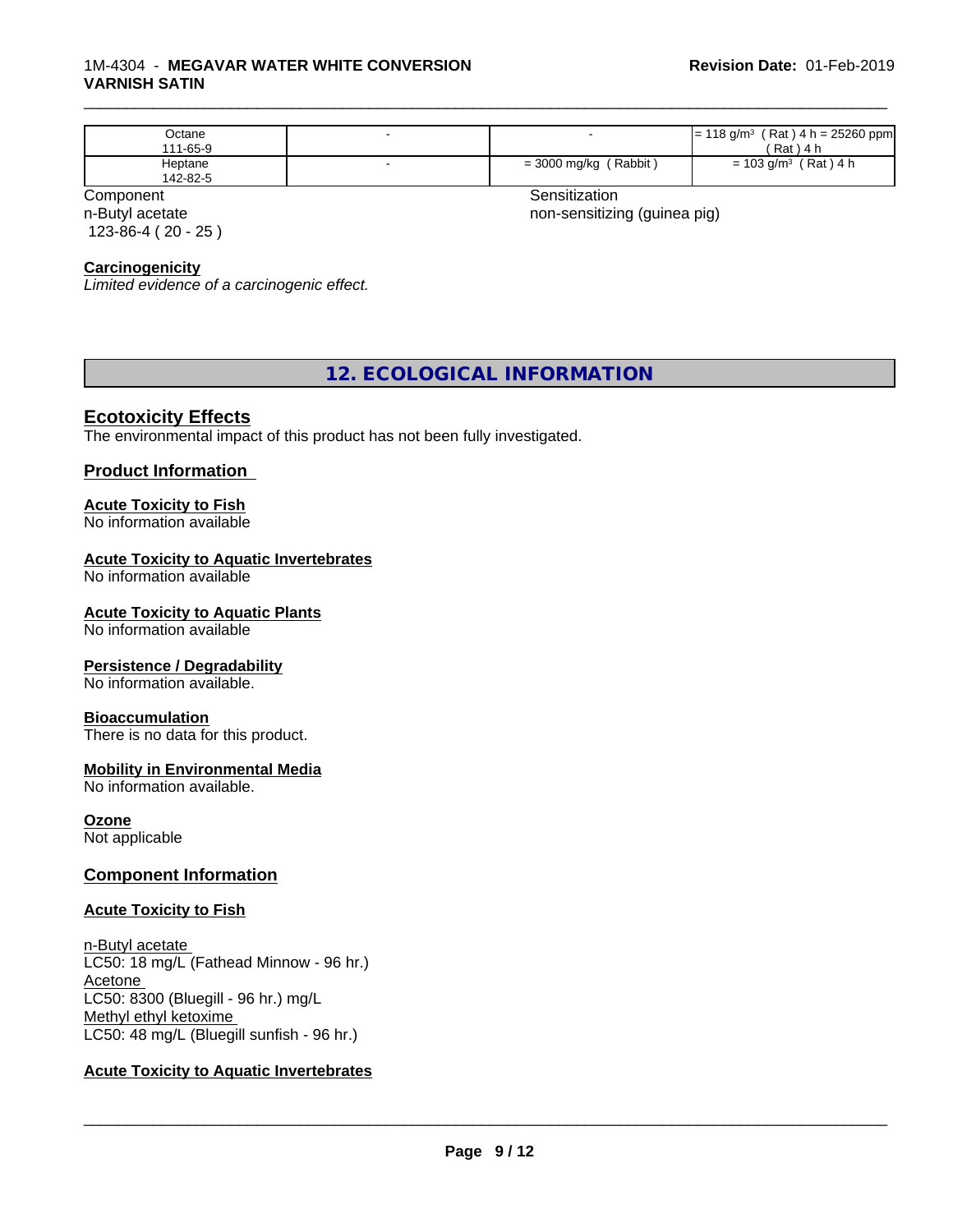n-Butyl acetate EC50: 72.8 mg/L (Daphnia magna - 48 hr.) Acetone EC50: 12600 mg/L (Daphnia magna - 48 hr.) Methyl ethyl ketoxime EC50: 750 mg/L (Daphnia magna - 48 hr.)

### **Acute Toxicity to Aquatic Plants**

n-Butyl acetate EC50: 674.7 mg/L (Green algae (Scenedesmus subspicatus), 72 hrs.)

|                                | 13. DISPOSAL CONSIDERATIONS                                                                                                                                                                                               |
|--------------------------------|---------------------------------------------------------------------------------------------------------------------------------------------------------------------------------------------------------------------------|
| <b>Waste Disposal Method</b>   | Dispose of in accordance with federal, state, and local regulations. Local<br>requirements may vary, consult your sanitation department or state-designated<br>environmental protection agency for more disposal options. |
| <b>Empty Container Warning</b> | Emptied containers may retain product residue. Follow label warnings even after<br>container is emptied. Residual vapors may explode on ignition.                                                                         |
|                                | 14. TRANSPORT INFORMATION                                                                                                                                                                                                 |

\_\_\_\_\_\_\_\_\_\_\_\_\_\_\_\_\_\_\_\_\_\_\_\_\_\_\_\_\_\_\_\_\_\_\_\_\_\_\_\_\_\_\_\_\_\_\_\_\_\_\_\_\_\_\_\_\_\_\_\_\_\_\_\_\_\_\_\_\_\_\_\_\_\_\_\_\_\_\_\_\_\_\_\_\_\_\_\_\_\_\_\_\_

| DOT<br><b>Proper Shipping Name</b><br><b>Hazard class</b><br>UN-No.<br><b>Packing Group</b><br><b>Description</b> | <b>PAINT</b><br>3<br>UN1263<br>Ш<br>UN1263, PAINT, 3, II |
|-------------------------------------------------------------------------------------------------------------------|----------------------------------------------------------|
| ICAO / IATA                                                                                                       | Contact the preparer for further information.            |
| IMDG / IMO                                                                                                        | Contact the preparer for further information.            |

**15. REGULATORY INFORMATION**

## **International Inventories**

| <b>TSCA: United States</b> | Yes - All components are listed or exempt. |
|----------------------------|--------------------------------------------|
| <b>DSL: Canada</b>         | Yes - All components are listed or exempt. |

## **Federal Regulations**

#### **SARA 311/312 hazardous categorization**

| Acute health hazard               | Yes |
|-----------------------------------|-----|
| Chronic Health Hazard             | Yes |
| Fire hazard                       | Yes |
| Sudden release of pressure hazard | Nο  |
| Reactive Hazard                   | N٥  |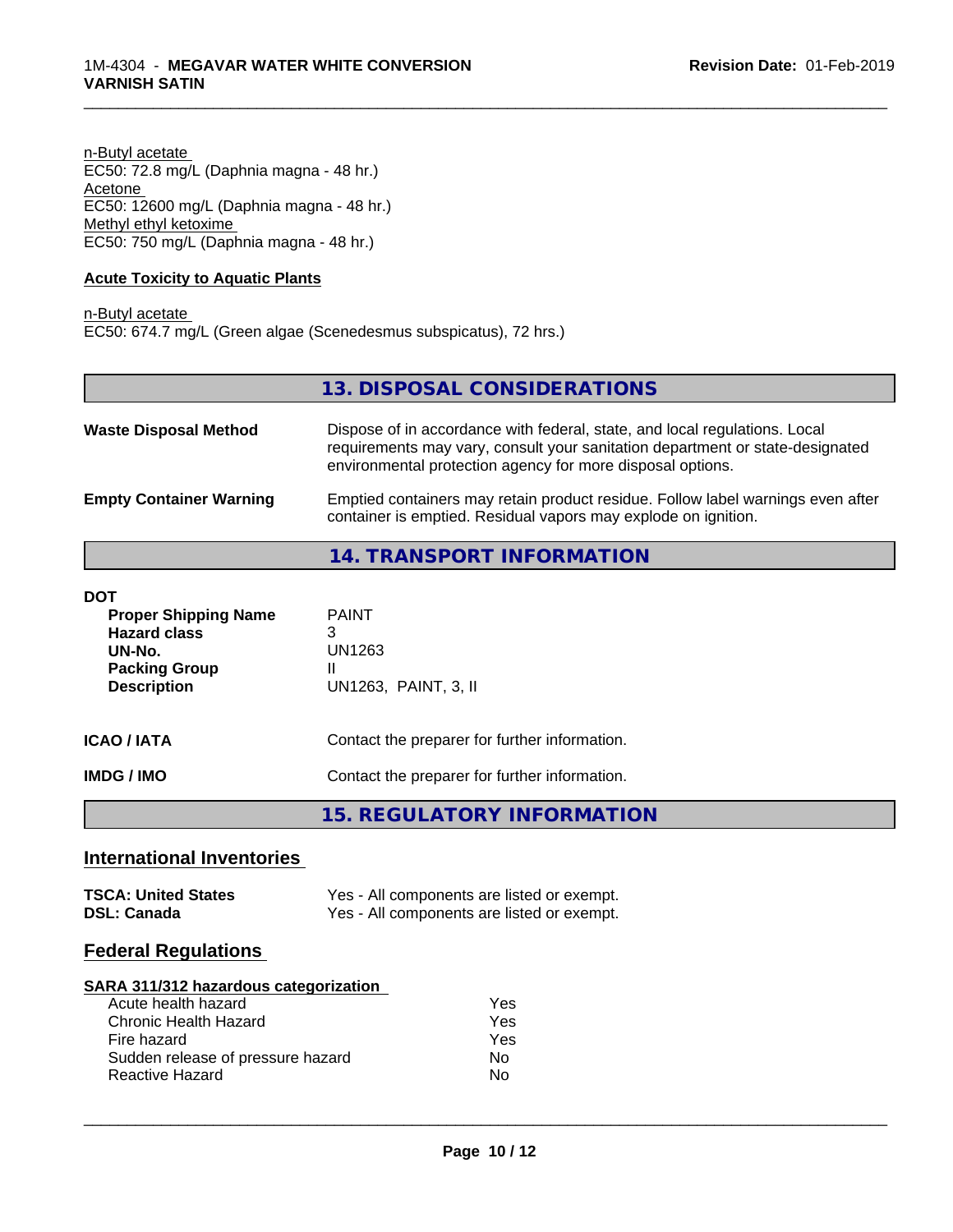#### **SARA 313**

Section 313 of Title III of the Superfund Amendments and Reauthorization Act of 1986 (SARA). This product contains a chemical or chemicals which are subject to the reporting requirements of the Act and Title 40 of the Code of Federal Regulations, Part 372:

| <b>Chemical name</b> | CAS No.  | <u>Weight-%</u> | <b>CERCLA/SARA 313</b><br>(de minimis concentration) |
|----------------------|----------|-----------------|------------------------------------------------------|
| Гoluene              | 108-88-3 | - 5             |                                                      |
| Isopropyl alcohol    | 67-63-0  | - 5             |                                                      |

\_\_\_\_\_\_\_\_\_\_\_\_\_\_\_\_\_\_\_\_\_\_\_\_\_\_\_\_\_\_\_\_\_\_\_\_\_\_\_\_\_\_\_\_\_\_\_\_\_\_\_\_\_\_\_\_\_\_\_\_\_\_\_\_\_\_\_\_\_\_\_\_\_\_\_\_\_\_\_\_\_\_\_\_\_\_\_\_\_\_\_\_\_

# **Clean Air Act,Section 112 Hazardous Air Pollutants (HAPs) (see 40 CFR 61)**

This product contains the following HAPs:

| <b>Chemical name</b> | CAS No.  | Weight-%                 | <b>Hazardous Air Pollutant</b> |
|----------------------|----------|--------------------------|--------------------------------|
|                      |          |                          | (HAP)                          |
| <sup>-</sup> oluene  | 108-88-3 | $\overline{\phantom{a}}$ | _isted                         |

### **US State Regulations**

#### **California Proposition 65**

**A** WARNING: Cancer and Reproductive Harm– www.P65warnings.ca.gov

#### **State Right-to-Know**

| <b>Chemical name</b> | <b>Massachusetts</b> | <b>New Jersey</b> | Pennsylvania |
|----------------------|----------------------|-------------------|--------------|
| n-Butyl acetate      |                      |                   |              |
| Isobutyl alcohol     |                      |                   |              |
| Ethanol              |                      |                   |              |
| Acetone              |                      |                   |              |
| Toluene              |                      |                   |              |
| Isopropyl alcohol    |                      |                   |              |
| cellulose, nitrate   |                      |                   |              |
| 2-Butoxyethanol      |                      |                   |              |

#### **Legend**

X - Listed

## **16. OTHER INFORMATION**

**HMIS** - **Health:** 2\* **Flammability:** 3 **Reactivity:** 1 **PPE:** - **HMIS Legend** 0 - Minimal Hazard

- 1 Slight Hazard
- 2 Moderate Hazard
- 3 Serious Hazard
- 4 Severe Hazard
- \* Chronic Hazard